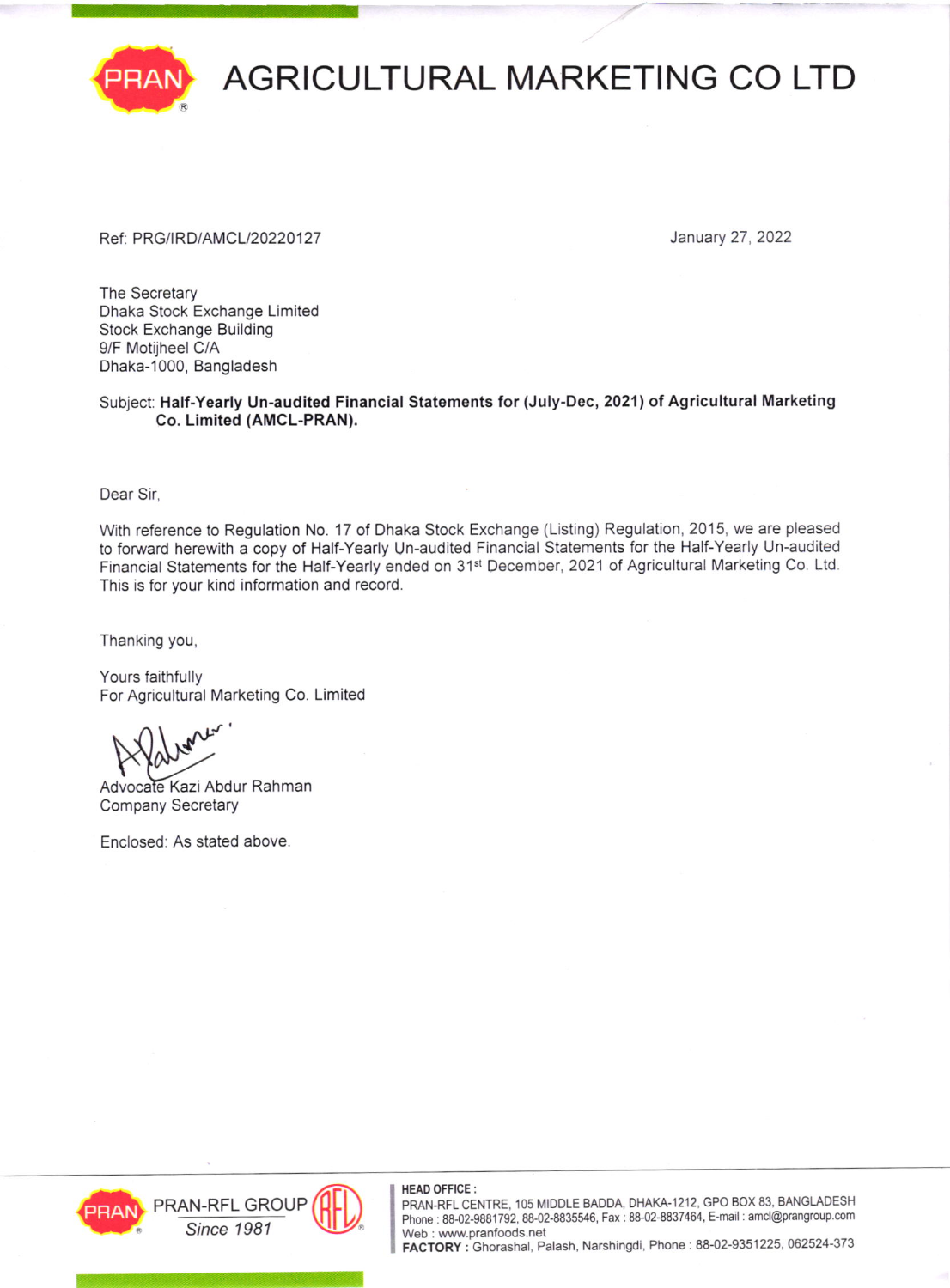

# AGRICULTURAL MARKETING CO LTD

### Ref: PRG/IRD/AMCL/20220127 **January 27, 2022**

Managing Director Chittagong Stock Exchange Limited CSE Building, 1080 SK Mujib Road Agrabad, Chittagong

### Subject: Half-Yearly Un-audited Financial Statements for (July-Dec, 2021) of Agricultural Marketing Co. Limited (AMCL-PRAN).

Dear Sir,

With reference to Regulation No. 17 of Dhaka Stock Exchange (Listing) Regulation, 2015, we are pleased to forward herewith a copy of Half-Yearly Un-audited Financial Statements for the Half-Yearly Un-audited Financial Statements for the Half-Yearly ended on 31<sup>st</sup> December, 2021 of Agricultural Marketing Co. Ltd. This is for your kind information and record.

Thanking you,

Yours faithfully For Agricultural Marketing Co. Limited

f.'

Advocate Kazi Abdur Rahman Company Secretary

Enclosed: As stated above





HEAD OFFICE :<br>PRAN-RFL CENTRE, 105 MIDDLE BADDA, DHAKA-1212, GPO BOX 83, BANGLADESH Phone : 88-02-9881792, 88-02-8835546, Fax : 88-02-8837464, E-mail : amcl@prangroup.com Web : www.pranfoods.net<br>FACTORY : Ghorashal, Palash, Narshingdi, Phone : 88-02-9351225, 062524-373 FRAN-RFL GROUP (PHEAD OFFICE:<br>
FRAN-RFL GROUP PRAN-RFL CENTRE, 105 MIDDLE BADDA, DHAKA-1212, GPO BOX 83, BANGLADESH<br>
Phone : 88-02-9881792, 88-02-9881792, 88-02-8835546, Fax : 88-02-8837464, E-mail : amcl@prangroup.com<br>
FA